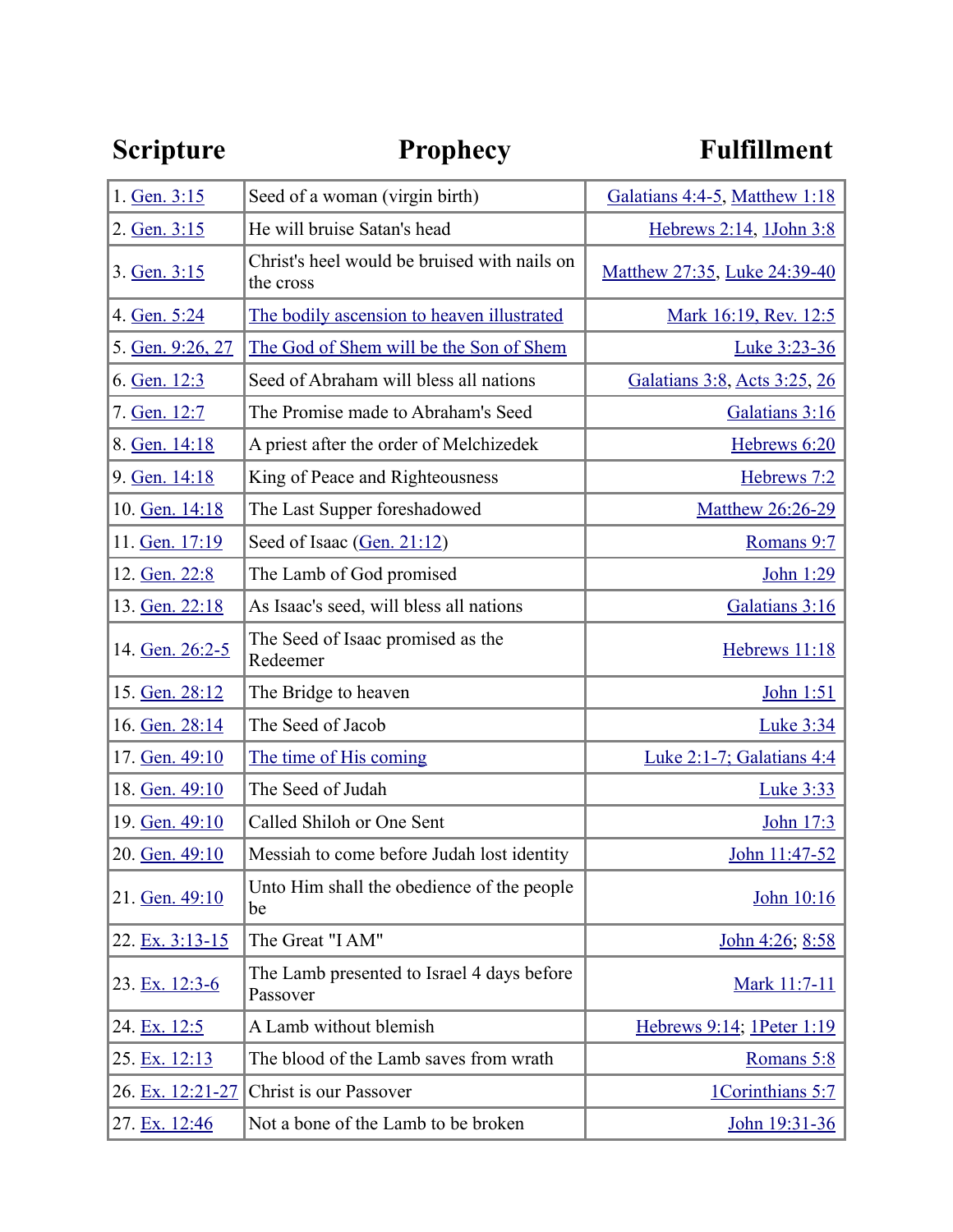| 28. Ex. 15:2                  | His exaltation predicted as Yeshua               | Acts 7:55, 56                 |
|-------------------------------|--------------------------------------------------|-------------------------------|
| 29. Ex. 15:11                 | His Character-Holiness                           | Luke 1:35; Acts 4:27          |
| 30. Ex. 17:6                  | The Spiritual Rock of Israel                     | 1Corinthians 10:4             |
| 31. Ex. 33:19                 | His Character-Merciful                           | <b>Luke 1:72</b>              |
| 32. Lev. 1:2-9                | His sacrifice a sweet smelling savor unto<br>God | Ephesians 5:2                 |
| 33. Lev. 14:11                | The leper cleansed-Sign to priesthood            | <u>Luke 5:12-14; Acts 6:7</u> |
| 34. Lev. 16:15-<br>17         | Prefigures Christ's once-for-all death           | Hebrews 9:7-14                |
| 35. Lev. 16:27                | Suffering outside the Camp                       | Matthew 27:33; Heb. 13:11, 12 |
| 36. Lev. 17:11                | The Blood-the life of the flesh                  | Matthew 26:28; Mark 10:45     |
| 37. Lev. 17:11                | It is the blood that makes atonement             | Rom. 3:23-24; 1John 1:7       |
| 38. Lev. 23:36-<br><u>37</u>  | The Drink-offering: "If any man thirst"          | John 7:37                     |
| 39. Num. 9:12                 | Not a bone of Him broken                         | John 19:31-36                 |
| 40. Num. 21:9                 | The serpent on a pole-Christ lifted up           | John 3:14-18; 12:32           |
| 41. Num. 24:17                | Time: "I shall see him, but not now."            | John 1:14; Galatians 4:4      |
| 42. Deut. 18:15               | "This is of a truth that prophet."               | John 6:14                     |
| 43. Deut. 18:15-<br><u>16</u> | "Had ye believed Moses, ye would believe<br>me." | John 5:45-47                  |
| 44. Deut. 18:18               | Sent by the Father to speak His word             | John 8:28, 29                 |
| 45. Deut. 18:19               | Whoever will not hear must bear his sin          | Acts 3:22-23                  |
| 46. Deut. 21:23               | Cursed is he that hangs on a tree                | Galatians 3:10-13             |
| 47. Joshua 5:14-<br>15        | The Captain of our salvation                     | Hebrews 2:10                  |
| 48. Ruth 4:4-10               | Christ, our kinsman, has redeemed us             | Ephesians 1:3-7               |
| 49. 1 Sam. 2:35               | A Faithful Priest                                | Heb. 2:17; 3:1-3, 6; 7:24-25  |
| 50. 1 Sam. 2:10               | Shall be an anointed King to the Lord            | Mt. 28:18, John 12:15         |
| 51.2 Sam. 7:12                | David's Seed                                     | Matthew 1:1                   |
| 52. 2 Sam. 7:13               | His Kingdom is everlasting                       | $2$ Peter $1:11$              |
| 53. 2 Sam. 7:14               | The Son of God                                   | Luke 1:32, Romans 1:3-4       |
| 54. 2 Sam. 7:16               | David's house established forever                | <u>Luke 3:31; Rev. 22:16</u>  |
| 55. 2 Ki. 2:11                | The bodily ascension to heaven illustrated       | <b>Luke 24:51</b>             |
| 56. 1 Chr. 17:11              | David's Seed                                     | Matthew 1:1; 9:27             |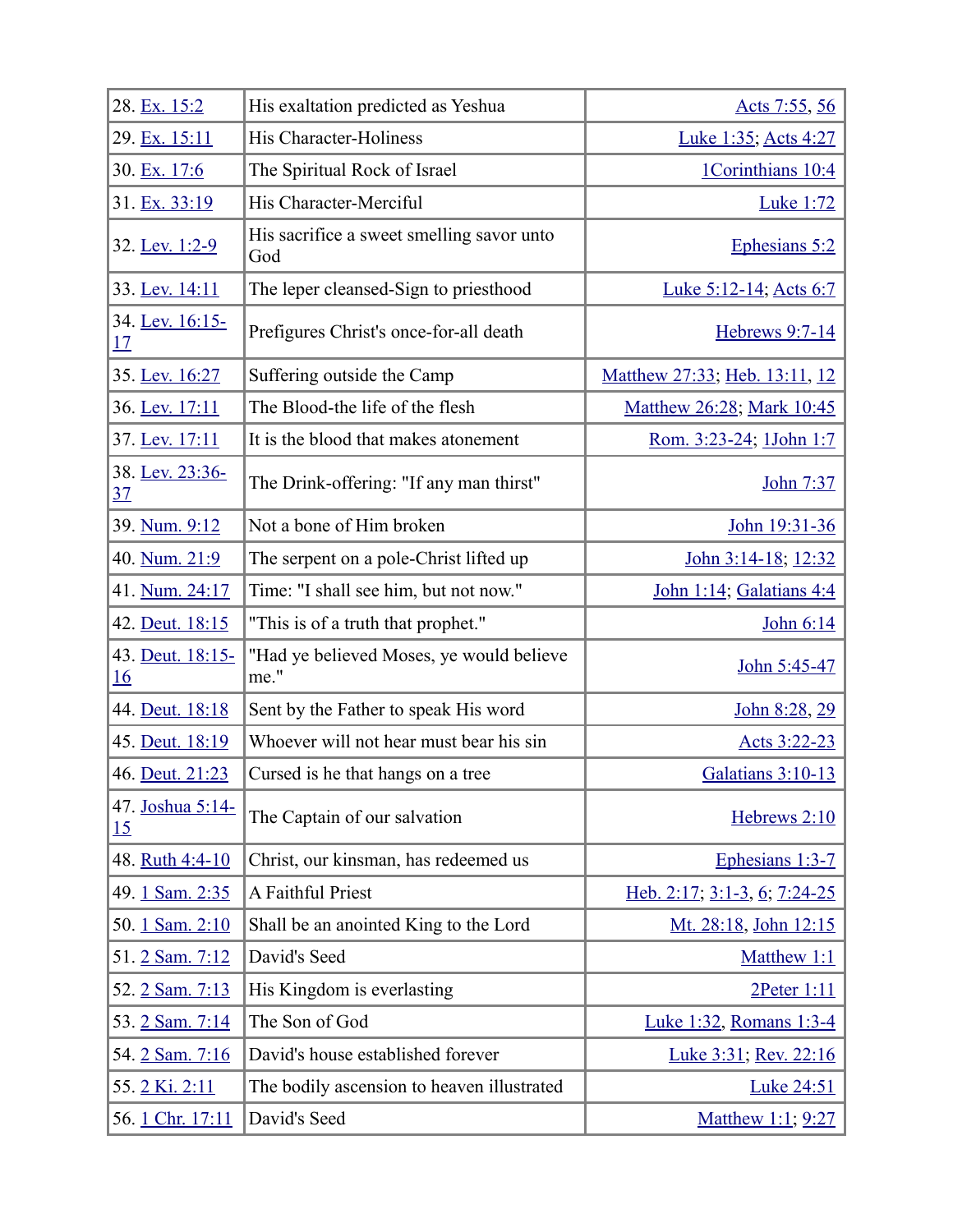| 57. 1 Chr.<br>$17:12-13$     | To reign on David's throne forever                 | <u>Luke 1:32, 33</u>      |
|------------------------------|----------------------------------------------------|---------------------------|
| 58. 1 Chr. 17:13             | "I will be His Father, Hemy Son."                  | Hebrews 1:5               |
| 59. Job 9:32-33              | Mediator between man and God                       | 1 Timothy 2:5             |
| 60. Job 19:23-27             | The Resurrection predicted                         | John 5:24-29              |
| 61. Psa. 2:1-3               | The enmity of kings foreordained                   | Acts 4:25-28              |
| 62. Psa. 2:2                 | To own the title, Anointed (Christ)                | John 1:41, Acts 2:36      |
| 63. Psa. 2:6                 | His Character-Holiness                             | John 8:46; Revelation 3:7 |
| 64. Psa. 2:6                 | To own the title King                              | Matthew 2:2               |
| 65. Psa. 2:7                 | Declared the Beloved Son                           | Matthew 3:17, Romans 1:4  |
| 66. Psa. 2:7, 8              | The Crucifixion and Resurrection intimated         | Acts 13:29-33             |
| 67. Psa. 2:8, 9              | Rule the nations with a rod of iron                | Rev. 2:27; 12:5; 19:15    |
| 68. Psa. 2:12                | Life comes through faith in Him                    | John 20:31                |
| 69. Psa. 8:2                 | The mouths of babes perfect His praise             | Matthew 21:16             |
| 70. Psa. 8:5, 6              | His humiliation and exaltation                     | Hebrews 2:5-9             |
| 71. Psa. 9:7-10              | Judge the world in righteousness                   | <u>Acts 17:31</u>         |
| 72. Psa. 16:10               | Was not to see corruption                          | Acts 2:31; 13:35          |
| 73. Psa. 16:9-11             | Was to arise from the dead                         | John 20:9                 |
| 74. Psa. 17:15               | The resurrection predicted                         | <b>Luke 24:6</b>          |
| 75. Psa. 18:2-3              | The horn of salvation                              | Luke 1:69-71              |
| 76. Psa. 22:1                | Forsaken because of sins of others                 | 2 Corinthians 5:21        |
| 77. Psa. 22:1                | "My God, my God, why hast thou forsaken<br>me?"    | <b>Matthew 27:46</b>      |
| 78. Psa. 22:2                | Darkness upon Calvary for three hours              | Matthew 27:45             |
| 79. Psa. 22:7                | They shoot out the lip and shake the head          | Matthew 27:39-44          |
| 80. Psa. 22:8                | "He trusted in God, let Him deliver Him"           | <b>Matthew 27:43</b>      |
| 81. Psa. 22:9-10             | Born the Saviour                                   | <b>Luke 2:7</b>           |
| 82. Psa. 22:12-<br><u>13</u> | They seek His death                                | John 19:6                 |
| 83. Psa. 22:14               | His blood poured out when they pierced His<br>side | John 19:34                |
| 84. Psa. 22:14,<br>15        | Suffered agony on Calvary                          | Mark 15:34-37             |
| 85. Psa. 22:15               | He thirsted                                        | <u>John 19:28</u>         |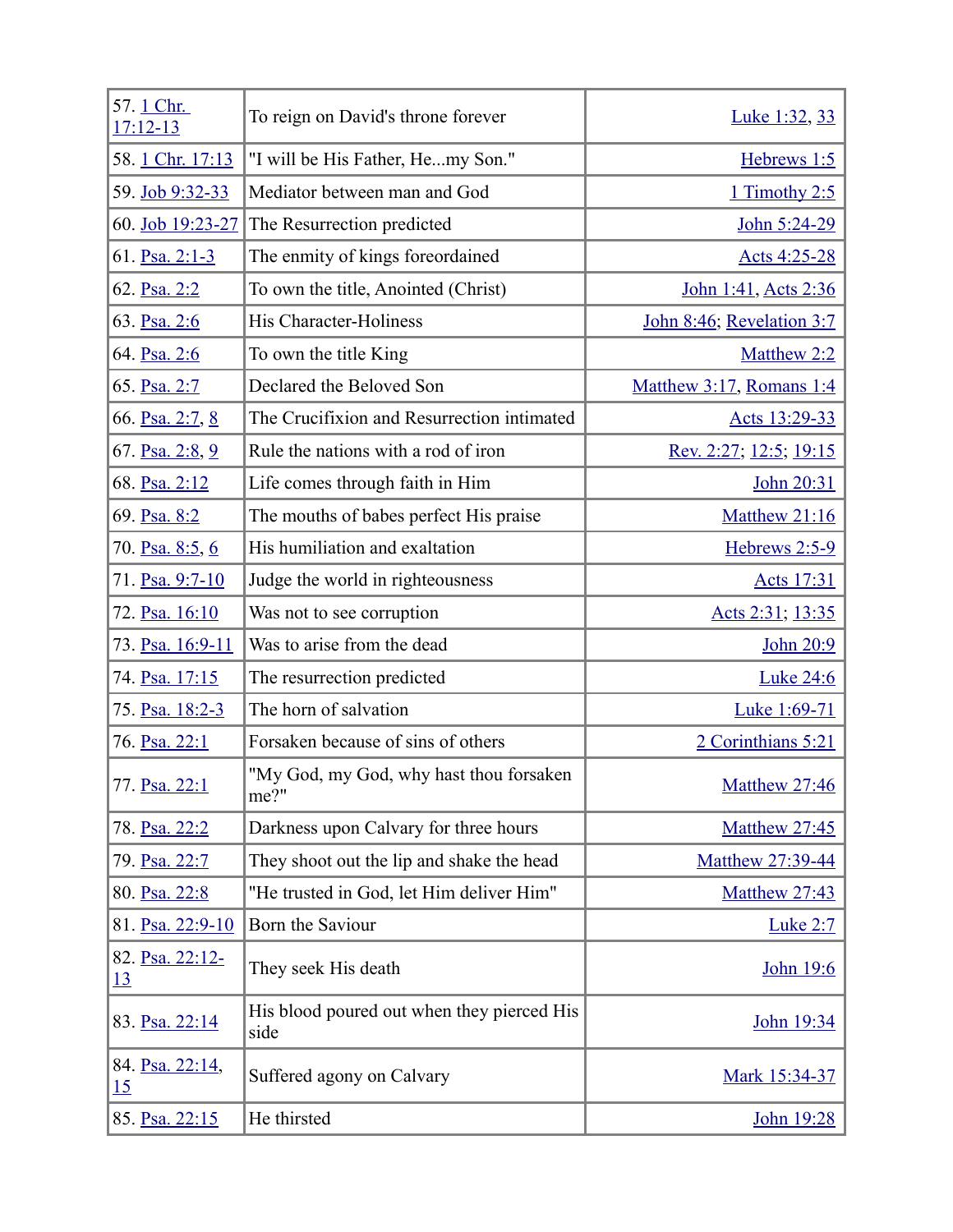| 86. Psa. 22:16                | They pierced His hands and His feet             | John 19:34, 37; 20:27                        |
|-------------------------------|-------------------------------------------------|----------------------------------------------|
| 87. Psa. 22:17,<br><u>18</u>  | Stripped Him before the stares of men           | Luke 23:34, 35                               |
| 88. Psa. 22:18                | They parted His garments                        | John 19:23, 24                               |
| 89. Psa. 22:20,<br>21         | He committed Himself to God                     | Luke 23:46                                   |
| 90. Psa. 22:20,<br>21         | Satanic power bruising the Redeemer's heel      | Hebrews 2:14                                 |
| 91. Psa. 22:22                | His Resurrection declared                       | John 20:17                                   |
| 92. Psa. 22:27-<br><u>28</u>  | He shall be the governor of the nations         | Colossians 1:16                              |
| 93. Psa. 22:31                | "It is finished"                                | John 19:30, Heb. 10:10, 12, 14,<br><u>18</u> |
| 94. Psa. 23:1                 | "I am the Good Shepherd"                        | John 10:11, 1Peter 2:25                      |
| 95. Psa. 24:3                 | His exaltation predicted                        | Acts 1:11; Philippians 2:9                   |
| 96. Psa. 30:3                 | His resurrection predicted                      | <u>Acts 2:32</u>                             |
| 97. Psa. 31:5                 | "Into thy hands I commit my spirit"             | <b>Luke 23:46</b>                            |
| 98. Psa. 31:11                | His acquaintances fled from Him                 | <b>Mark 14:50</b>                            |
| 99. Psa. 31:13                | They took counsel to put Him to death           | Mt. 27:1, John 11:53                         |
| 100. Psa. 31:14,<br>15        | "He trusted in God, let Him deliver him"        | <b>Matthew 27:43</b>                         |
| 101. Psa. 34:20               | Not a bone of Him broken                        | John 19:31-36                                |
| 102. Psa. 35:11               | False witnesses rose up against Him             | Matthew 26:59                                |
| 103. Psa. 35:19               | He was hated without a cause                    | John 15:25                                   |
| 104. Psa. 38:11               | His friends stood afar off                      | <b>Luke 23:49</b>                            |
| 105. Psa. 38:12               | Enemies try to entangle Him by craft            | Mark 14:1, Mt. 22:15                         |
| 106. Psa. 38:12-<br><u>13</u> | Silent before His accusers                      | Matthew 27:12-14                             |
| 107. Psa. 38:20               | He went about doing good                        | Acts 10:38                                   |
| 108. Psa. 40:2-5              | The joy of His resurrection predicted           | John 20:20                                   |
| 109. Psa. 40:6-8              | His delight-the will of the Father              | John 4:34, Heb. 10:5-10                      |
| 110. Psa. 40:9                | He was to preach the Righteousness in<br>Israel | Matthew 4:17                                 |
| 111. Psa. 40:14               | Confronted by adversaries in the Garden         | John 18:4-6                                  |
| 112. Psa. 41:9                | Betrayed by a familiar friend                   | <u>John 13:18</u>                            |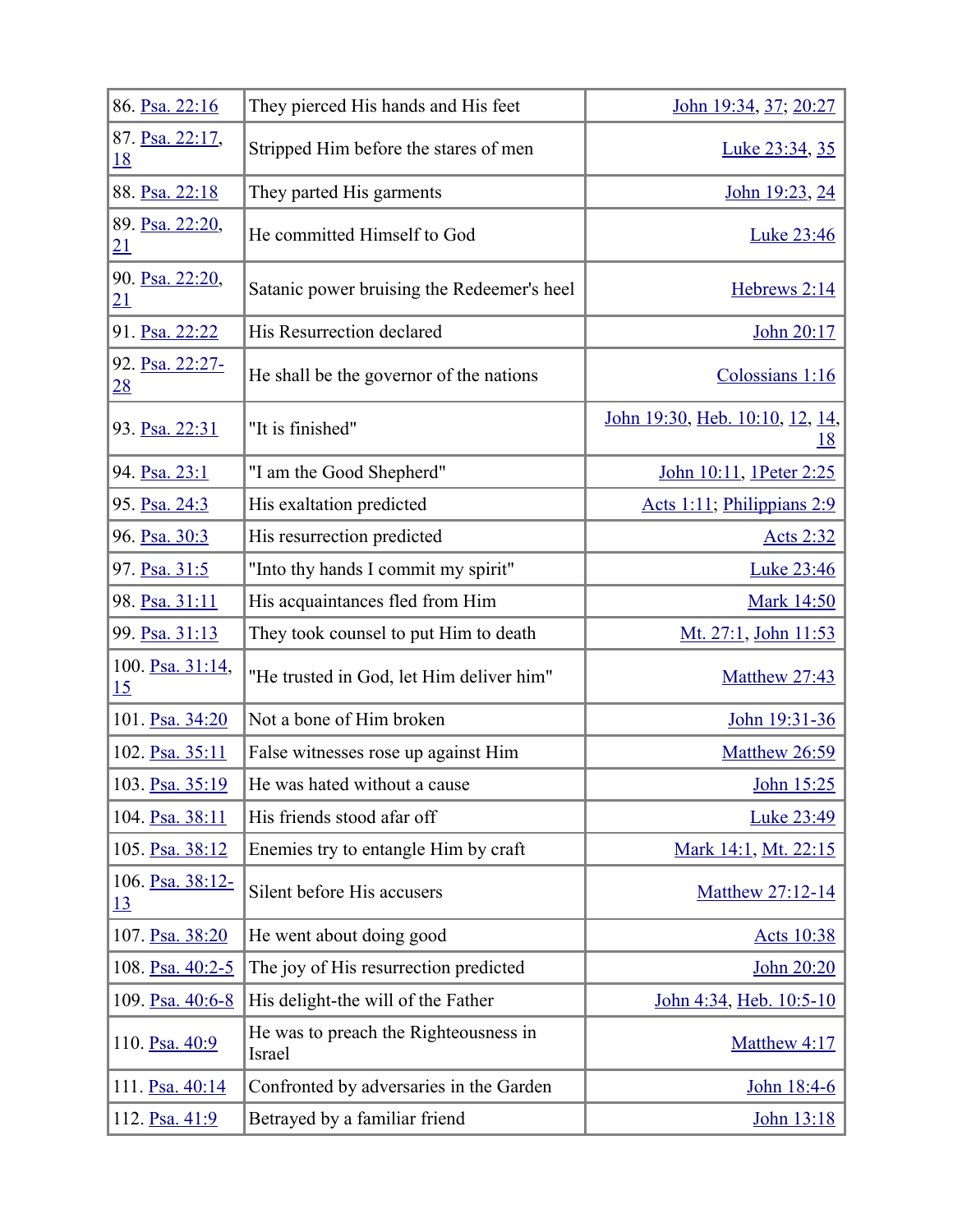| 113. Psa. 45:2                | Words of Grace come from His lips               | John 1:17, Luke 4:22         |
|-------------------------------|-------------------------------------------------|------------------------------|
| 114. Psa. 45:6                | To own the title, God or Elohim                 | Hebrews 1:8                  |
| 115. Psa. 45:7                | A special anointing by the Holy Spirit          | Mt. 3:16; Heb. 1:9           |
| 116. Psa. 45:7, 8             | Called the Christ (Messiah or Anointed)         | <b>Luke 2:11</b>             |
| 117. Psa. 45:17               | His name remembered forever                     | Ephesians 1:20-21, Heb. 1:8  |
| 118. Psa. 55:12-<br><u>14</u> | Betrayed by a friend, not an enemy              | John 13:18                   |
| 119. Psa. 55:15               | Unrepentant death of the Betrayer               | Matthew 27:3-5; Acts 1:16-19 |
| 120. Psa. 68:18               | To give gifts to men                            | Ephesians 4:7-16             |
| 121. Psa. 68:18               | Ascended into Heaven                            | <b>Luke 24:51</b>            |
| 122. Psa. 69:4                | Hated without a cause                           | John 15:25                   |
| 123. Psa. 69:8                | A stranger to own brethren                      | John 1:11, 7:5               |
| 124. Psa. 69:9                | Zealous for the Lord's House                    | John 2:17                    |
| 125. Psa. 69:14-<br>20        | Messiah's anguish of soul before crucifixion    | Matthew 26:36-45             |
| 126. Psa. 69:20               | "My soul is exceeding sorrowful."               | Matthew 26:38                |
| 127. Psa. 69:21               | Given vinegar in thirst                         | Matthew 27:34                |
| 128. Psa. 69:26               | The Saviour given and smitten by God            | John 17:4; 18:11             |
| 129. Psa. 72:10,<br>11        | Great persons were to visit Him                 | <b>Matthew 2:1-11</b>        |
| 130. Psa. 72:16               | The corn of wheat to fall into the Ground       | John 12:24-25                |
| 131. Psa. 72:17               | Belief on His name will produce offspring       | John 1:12, 13                |
| 132. Psa. 72:17               | All nations shall be blessed by Him             | Galatians 3:8                |
| 133. Psa. 72:17               | All nations shall call Him blessed              | John 12:13, Rev. 5:8-12      |
| 134. Psa. 78:1-2              | He would teach in parables                      | Matthew 13:34-35             |
| 135. Psa. 78:2                | To speak the Wisdom of God with authority       | Matthew 7:29                 |
| 136. Psa. 80:17               | The Man of God's right hand                     | Mark 14:61-62                |
| 137. Psa. 88                  | The Suffering and Reproach of Calvary           | Matthew 27:26-50             |
| 138. Psa. 88:8                | They stood afar off and watched                 | Luke 23:49                   |
| 139. Psa. 89:27               | Firstborn                                       | Colossians 1:15, 18          |
| 140. Psa. 89:27               | Emmanuel to be higher than earthly kings        | Luke 1:32, 33                |
| 141. Psa. 89:35-<br><u>37</u> | David's Seed, throne, kingdom endure<br>forever | <u>Luke 1:32, 33</u>         |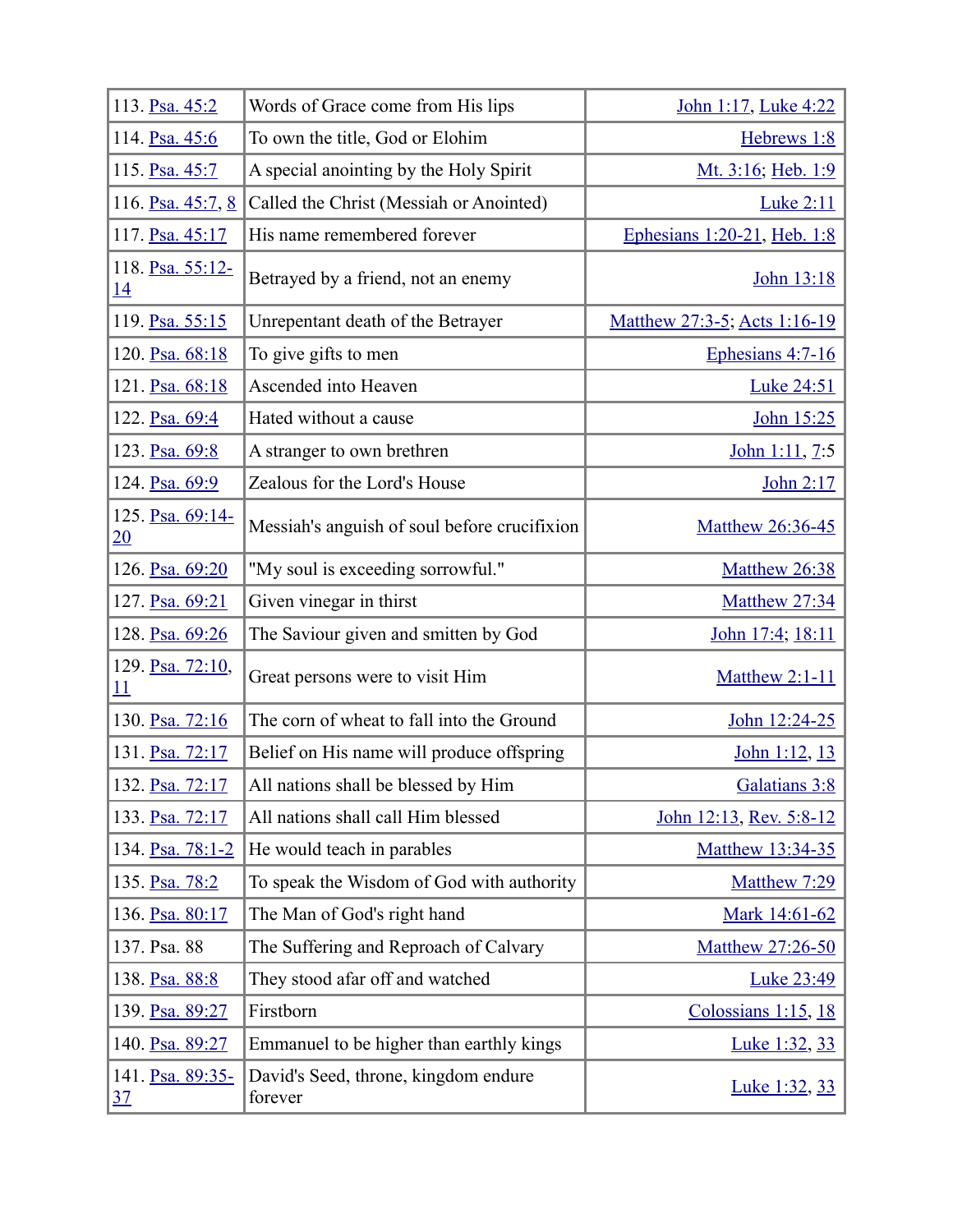| 142. Psa. 89:36-<br><u>37</u>  | His character-Faithfulness                       | Revelation 1:5; 19:11           |
|--------------------------------|--------------------------------------------------|---------------------------------|
| 143. Psa. 90:2                 | He is from everlasting $(Micah 5:2)$             | John 1:1                        |
| 144. Psa. 91:11,<br>12         | Identified as Messianic; used to tempt<br>Christ | Luke 4:10, 11                   |
| 145. Psa. 97:9                 | His exaltation predicted                         | Acts 1:11; Ephesians 1:20       |
| 146. Psa. 100:5                | His character-Goodness                           | Matthew 19:16, 17               |
| 147. Psa. 102:1-<br><u> 11</u> | The Suffering and Reproach of Calvary            | John 19:16-30                   |
| 148. Psa.<br>102:25-27         | Messiah is the Preexistent Son                   | Hebrews 1:10-12                 |
| 149. Psa. 109:25               | Ridiculed                                        | Matthew 27:39                   |
| 150. Psa. 110:1                | Son of David                                     | Matthew 22:42-43                |
| 151. Psa. 110:1                | To ascend to the right-hand of the Father        | <b>Mark 16:19</b>               |
| 152. Psa. 110:1                | David's son called Lord                          | Matthew 22:44, 45               |
| 153. Psa. 110:4                | A priest after Melchizedek's order               | Hebrews 6:20                    |
| 154. Psa. 112:4                | His character-Compassionate, Gracious, et<br>al  | Matthew 9:36                    |
| 155. Psa.<br>118:17, 18        | Messiah's Resurrection assured                   | <u>Luke 24:5-7; 1Cor. 15:20</u> |
| 156. Psa.<br>118:22, 23        | The rejected stone is Head of the corner         | Matthew 21:42, 43               |
| 157. Psa. 118:26               | The Blessed One presented to Israel              | Matthew 21:9                    |
| 158. Psa. 118:26               | To come while Temple standing                    | Matthew 21:12-15                |
| 159. Psa. 132:11               | The Seed of David (the fruit of His Body)        | Luke 1:32, Act 2:30             |
| 160. Psa. 129:3                | He was scourged                                  | Matthew 27:26                   |
| 161. Psa. 138:1-<br><u>6</u>   | The supremacy of David's Seed amazes<br>kings    | Matthew 2:2-6                   |
| 162. Psa. 147:3,<br><u>6</u>   | The earthly ministry of Christ described         | <b>Luke 4:18</b>                |
| 163. Prov. 1:23                | He will send the Spirit of God                   | John 16:7                       |
| 164. Prov. 8:23                | Foreordained from everlasting                    | Rev. 13:8, 1Peter 1:19-20       |
| 165. Song. 5:16                | The altogether lovely One                        | John 1:17                       |
| 166. Isa. 2:3                  | He shall teach all nations                       | <u>John 4:25</u>                |
| 167. Isa. 2:4                  | He shall judge among the nations                 | <u>John 5:22</u>                |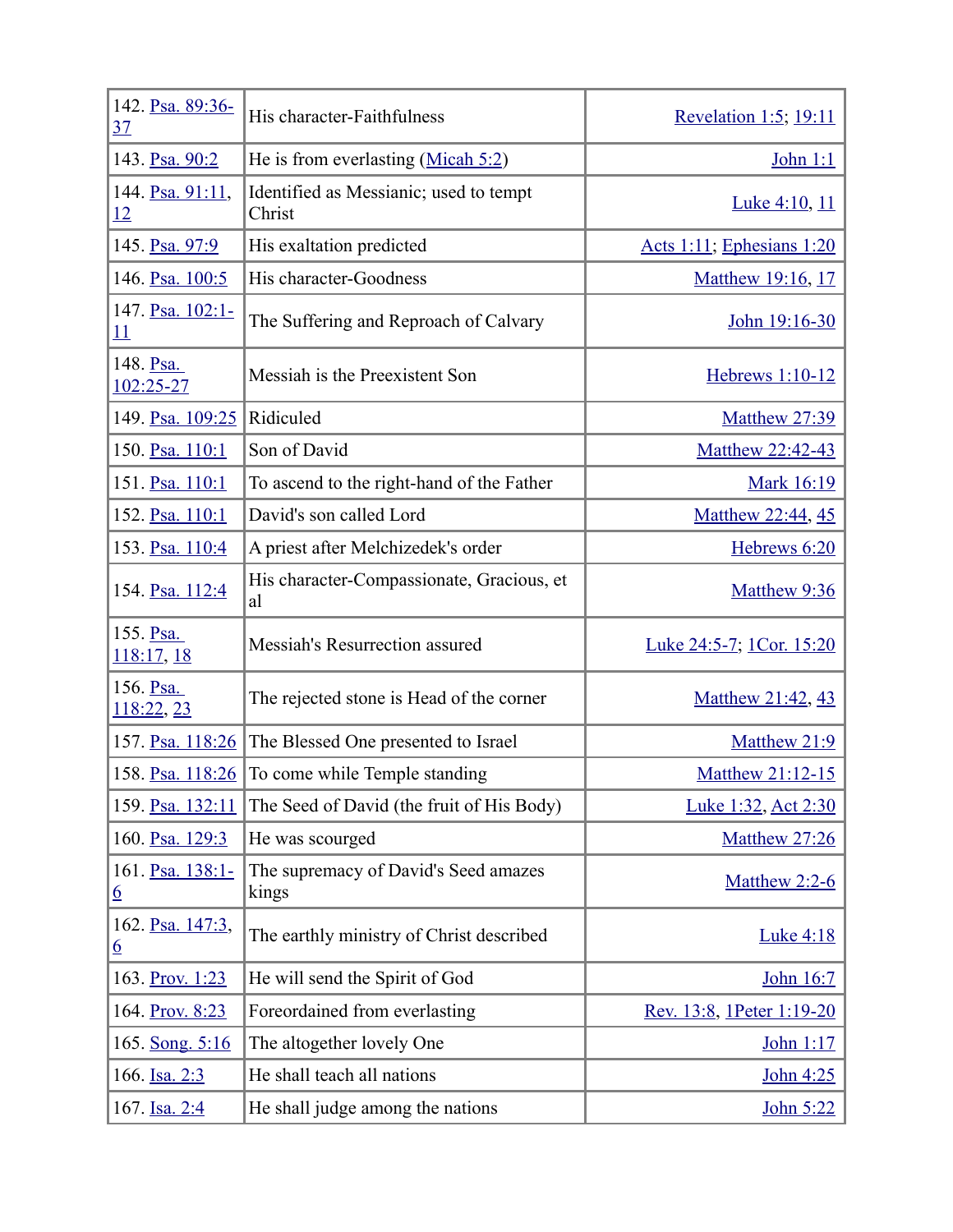| 168. Isa. 6:1        | When Isaiah saw His glory                        | John 12:40-41                           |
|----------------------|--------------------------------------------------|-----------------------------------------|
| 169. Isa. 6:8        | The One Sent by God                              | John 12:38-45                           |
| 170. Isa. 6:9-10     | Parables fall on deaf ears                       | Matthew 13:13-15                        |
| 171. Isa. 6:9-12     | Blinded to Christ and deaf to His words          | Acts 28:23-29                           |
| 172. Isa. 7:14       | To be born of a virgin                           | <b>Luke 1:35</b>                        |
| 173. Isa. 7:14       | To be Emmanuel-God with us                       | Matthew 1:18-23, 1Tim. 3:16             |
| 174. Isa. 8:8        | Called Emmanuel                                  | Matthew 28:20                           |
| 175. Isa. 8:14       | A stone of stumbling, a Rock of offense          | 1Peter 2:8                              |
| 176. Isa. 9:1, 2     | His ministry to begin in Galilee                 | Matthew 4:12-17                         |
| 177. Isa. 9:6        | A child born-Humanity                            | <b>Luke 1:31</b>                        |
| 178. Isa. 9:6        | A Son given-Deity                                | <u>Luke 1:32, John 1:14, 1Tim. 3:16</u> |
| 179. Isa. 9:6        | Declared to be the Son of God with power         | Romans $1:3, 4$                         |
| 180. Isa. 9:6        | The Wonderful One, Peleh                         | <b>Luke 4:22</b>                        |
| 181. Isa. 9:6        | The Counsellor, Yaatz                            | Matthew 13:54                           |
| 182. Isa. 9:6        | The Mighty God, El Gibor                         | <u>1Cor. 1:24, Titus 2:13</u>           |
| 183. Isa. 9:6        | The Everlasting Father, Avi Adth                 | John 8:58; 10:30                        |
| 184. Isa. 9:6        | The Prince of Peace, Sar Shalom                  | John 16:33                              |
| 185. Isa. 9:7        | Inherits the throne of David                     | <b>Luke 1:32</b>                        |
| 186. <u>Isa. 9:7</u> | His Character-Just                               | John 5:30                               |
| 187. Isa. 9:7        | No end to his Government, Throne, and<br>kingdom | <b>Luke 1:33</b>                        |
| 188. Isa. 11:1       | Called a Nazarene-the Branch, Netzer             | Matthew 2:23                            |
| 189. Isa. 11:1       | A rod out of Jesse-Son of Jesse                  | Luke 3:23, 32                           |
| 190. Isa. 11:2       | Anointed One by the Spirit                       | Matthew 3:16, 17, Acts 10:38            |
| 191. Isa. 11:2       | His Character-Wisdom, Knowledge, et al           | Colossians 2:3                          |
| 192. Isa. 11:3       | He would know their thoughts                     | Luke 6:8, John 2:25                     |
| 193. Isa. 11:4       | Judge in righteousness                           | Acts 17:31                              |
| 194. Isa. 11:4       | Judges with the sword of His mouth               | Rev. 2:16; 19:11, 15                    |
| 195. Isa. 11:5       | Character: Righteous & Faithful                  | Rev. 19:11                              |
| 196. Isa. 11:10      | The Gentiles seek Him                            | John 12:18-21                           |
| 197. Isa. 12:2       | Called Jesus-Yeshua                              | Matthew 1:21                            |
| 198. Isa. 22:22      | The One given all authority to govern            | Revelation 3:7                          |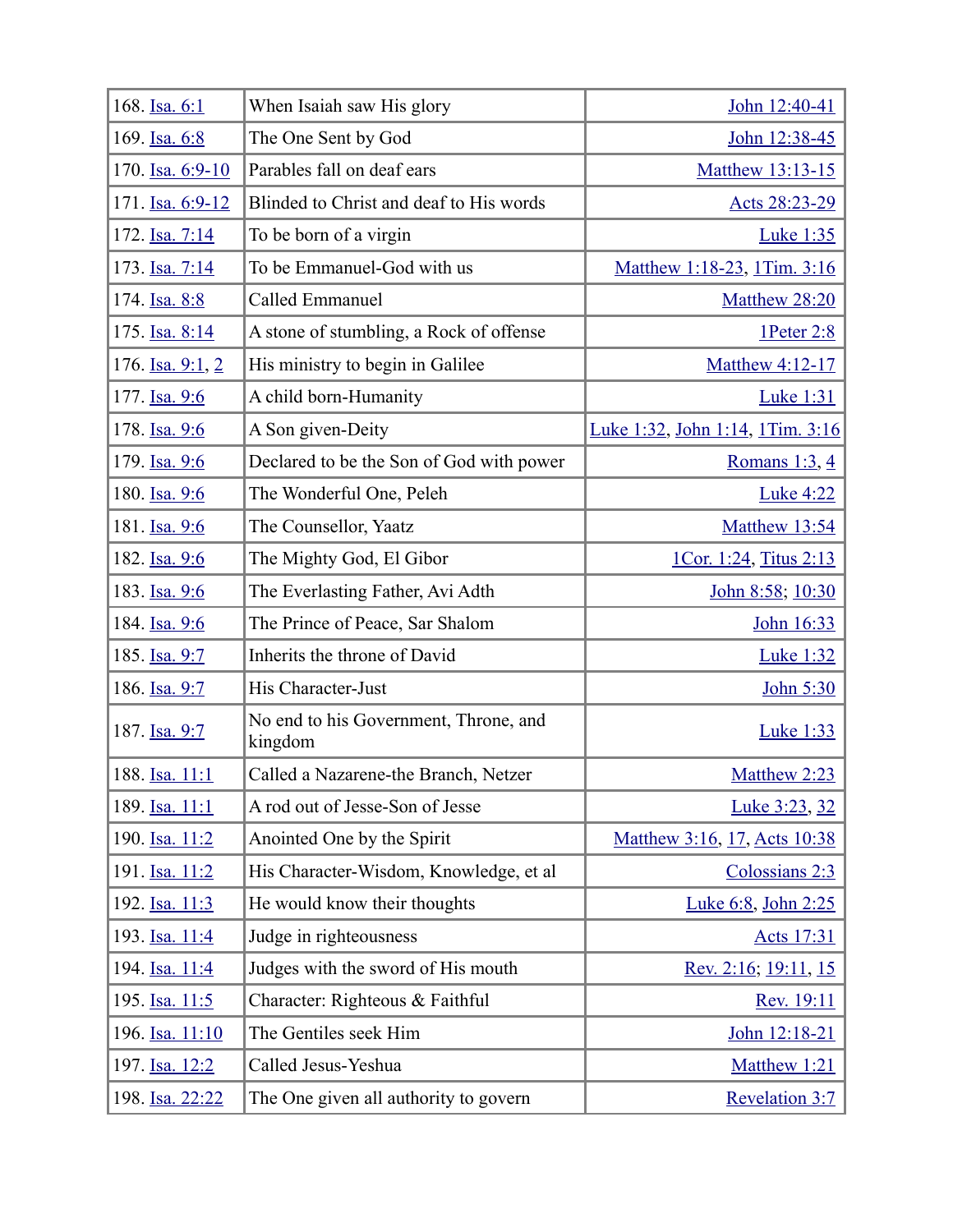| 199. Isa. 25:8         | The Resurrection predicted                         | 1Corinthians 15:54              |
|------------------------|----------------------------------------------------|---------------------------------|
| 200. Isa. 26:19        | His power of Resurrection predicted                | Matthew 27:50-54                |
| 201. Isa. 28:16        | The Messiah is the precious corner stone           | Acts 4:11, 12                   |
| 202. Isa. 28:16        | The Sure Foundation                                | 1Corinthians 3:11, Mt. 16:18    |
| 203. Isa. 29:13        | He indicated hypocritical obedience to His<br>Word | <b>Matthew 15:7-9</b>           |
| 204. Isa. 29:14        | The wise are confounded by the Word                | 1Corinthians 1:18-31            |
| 205. Isa. 32:2         | A Refuge-A man shall be a hiding place             | Matthew 23:37                   |
| 206. Isa. 35:4         | He will come and save you                          | Matthew 1:21                    |
| 207. Isa. 35:5-6       | To have a ministry of miracles                     | <b>Matthew 11:2-6</b>           |
| 208. Isa. 40:3, 4      | Preceded by forerunner                             | John 1:23                       |
| 209. Isa. 40:9         | "Behold your God."                                 | John 1:36; 19:14                |
| 210. Isa. 40:10.       | He will come to reward                             | Revelation 22:12                |
| 211. Isa. 40:11        | A shepherd-compassionate life-giver                | John 10:10-18                   |
| 212. Isa. 42:1-4       | The Servant-as a faithful, patient redeemer        | Matthew 12:18-21                |
| 213. Isa. 42:2         | Meek and lowly                                     | Matthew 11:28-30                |
| 214. Isa. 42:3         | He brings hope for the hopeless                    | Mt. 12:14-21; John 4:1-54       |
| 215. Isa. 42:4         | The nations shall wait on His teachings            | John 12:20-26                   |
| 216. Isa. 42:6         | The Light (salvation) of the Gentiles              | <b>Luke 2:32</b>                |
| 217. Isa. 42:1, 6      | His is a worldwide compassion                      | Matthew 28:19, 20               |
| 218. Isa. 42:7         | Blind eyes opened.                                 | John 9:25-38                    |
| 219. Isa. 43:11        | He is the only Saviour.                            | Acts $4:12$                     |
| 220. Isa. 44:3         | He will send the Spirit of God                     | John 16:7, 13                   |
| 221. Isa. 45:21-<br>25 | He is Lord and Saviour                             | Philippians 3:20, Titus 2:13    |
| 222. Isa. 45:23        | He will be the Judge                               | John 5:22; Romans 14:11         |
| 223. Isa. 46:9,<br>10  | Declares things not yet done                       | John 13:19                      |
| 224. Isa. 48:12        | The First and the Last                             | John 1:30, Revelation 1:8, 17   |
| 225. Isa. 48:16,<br>17 | He came as a Teacher                               | <u>John 3:2</u>                 |
| 226. Isa. 49:1         | Called from the womb-His humanity                  | Matthew 1:18                    |
| 227. Isa. 49:5         | A Servant from the womb.                           | Luke $1:31$ , Philippians $2:7$ |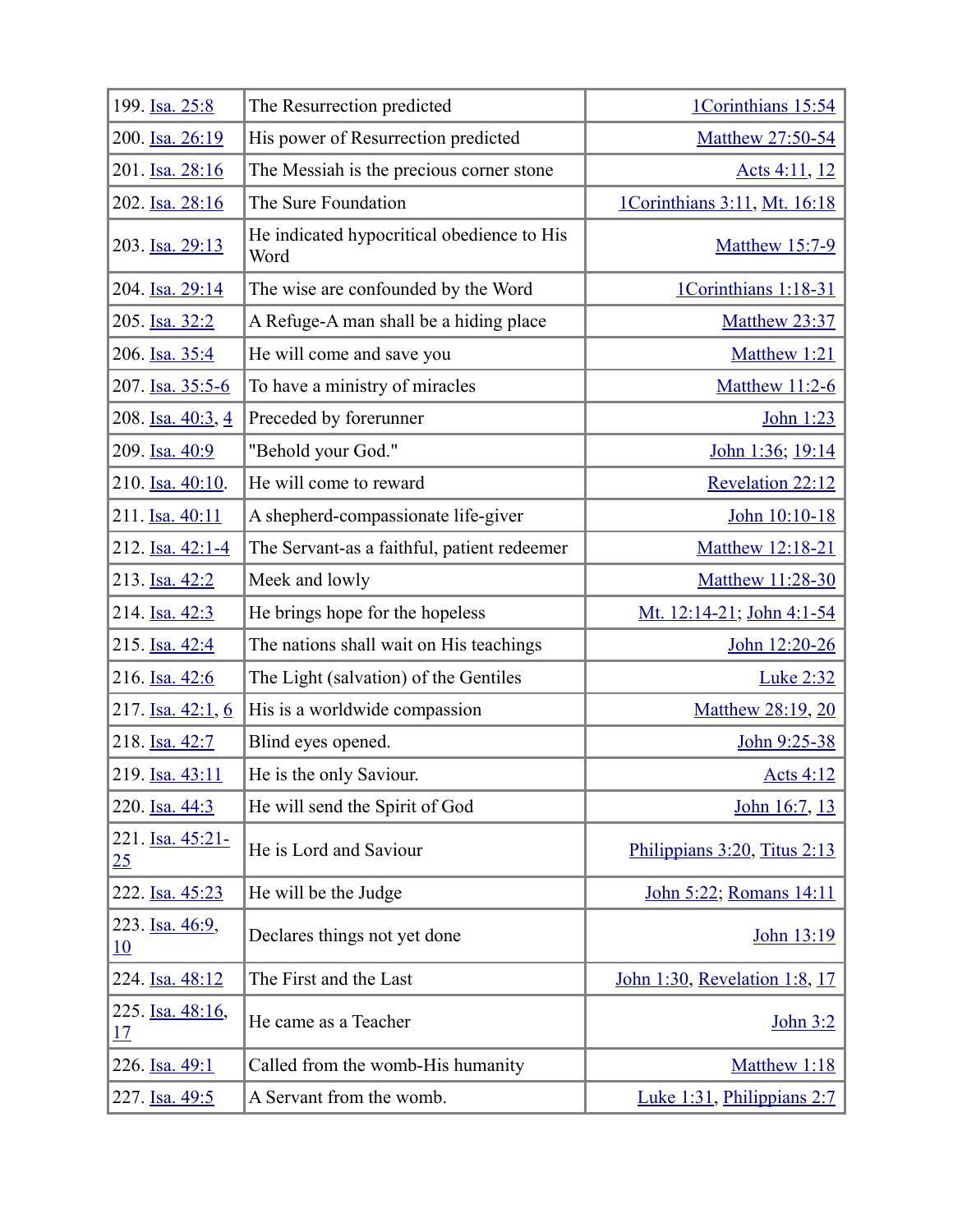| 228. Isa. 49:6  | He will restore Israel                              | Acts 3:19-21; 15:16-17                     |
|-----------------|-----------------------------------------------------|--------------------------------------------|
| 229. Isa. 49:6  | He is Salvation for Israel                          | Luke 2:29-32                               |
| 230. Isa. 49:6  | He is the Light of the Gentiles                     | John 8:12, Acts 13:47                      |
| 231. Isa. 49:6  | He is Salvation unto the ends of the earth          | Acts 15:7-18                               |
| 232. Isa. 49:7  | He is despised of the Nation                        | John 1:11, $8:48-49$ , 19:14-15            |
| 233. Isa. 50:3  | Heaven is clothed in black at His<br>humiliation    | Luke 23:44, 45                             |
| 234. Isa. 50:4  | He is a learned counselor for the weary             | Matthew 7:29; 11:28, 29                    |
| 235. Isa. 50:5  | The Servant bound willingly to obedience            | <b>Matthew 26:39</b>                       |
| 236. Isa. 50:6  | "I gave my back to the smiters."                    | Matthew 27:26                              |
| 237. Isa. 50:6  | He was smitten on the cheeks                        | Matthew 26:67                              |
| 238. Isa. 50:6  | He was spat upon                                    | Matthew 27:30                              |
| 239. Isa. 52:7  | Published good tidings upon mountains               | Matthew 5:12; 15:29; 28:16                 |
| 240. Isa. 52:13 | The Servant exalted                                 | Acts 1:8-11; Eph. 1:19-22, Php.<br>$2:5-9$ |
| 241. Isa. 52:14 | The Servant shockingly abused                       | Luke 18:31-34; Mt. 26:67, 68               |
| 242. Isa. 52:15 | Nations startled by message of the Servant          | Luke 18:31-34; Mt. 26:67, 68               |
| 243. Isa. 52:15 | His blood shed sprinkles nations                    | Hebrews 9:13-14, Rev. 1:5                  |
| 244. Isa. 53:1  | His people would not believe Him                    | John 12:37-38                              |
| 245. Isa. 53:2  | Appearance of an ordinary man                       | Philippians 2:6-8                          |
| 246. Isa. 53:3  | Despised                                            | Luke 4:28-29                               |
| 247. Isa. 53:3  | Rejected                                            | Matthew 27:21-23                           |
| 248. Isa. 53:3  | Great sorrow and grief                              | Matthew 26:37-38, Luke 19:41,<br>Heb. 4:15 |
| 249. Isa. 53:3  | Men hide from being associated with Him             | Mark 14:50-52                              |
| 250. Isa. 53:4  | He would have a healing ministry                    | Matthew 8:16-17                            |
| 251. Isa. 53:4  | Thought to be cursed by God                         | Matthew 26:66; 27:41-43                    |
| 252. Isa. 53:5  | Bears penalty for mankind's iniquities              | 2Cor. 5:21, Heb. 2:9                       |
| 253. Isa. 53:5  | His sacrifice provides peace between man<br>and God | Colossians 1:20                            |
| 254. Isa. 53:5  | His sacrifice would heal man of sin                 | 1Peter 2:24                                |
| 255. Isa. 53:6  | He would be the sin-bearer for all mankind          | 1John 2:2; 4:10                            |
| 256. Isa. 53:6  | God's will that He bear sin for all mankind         | Galatians 1:4                              |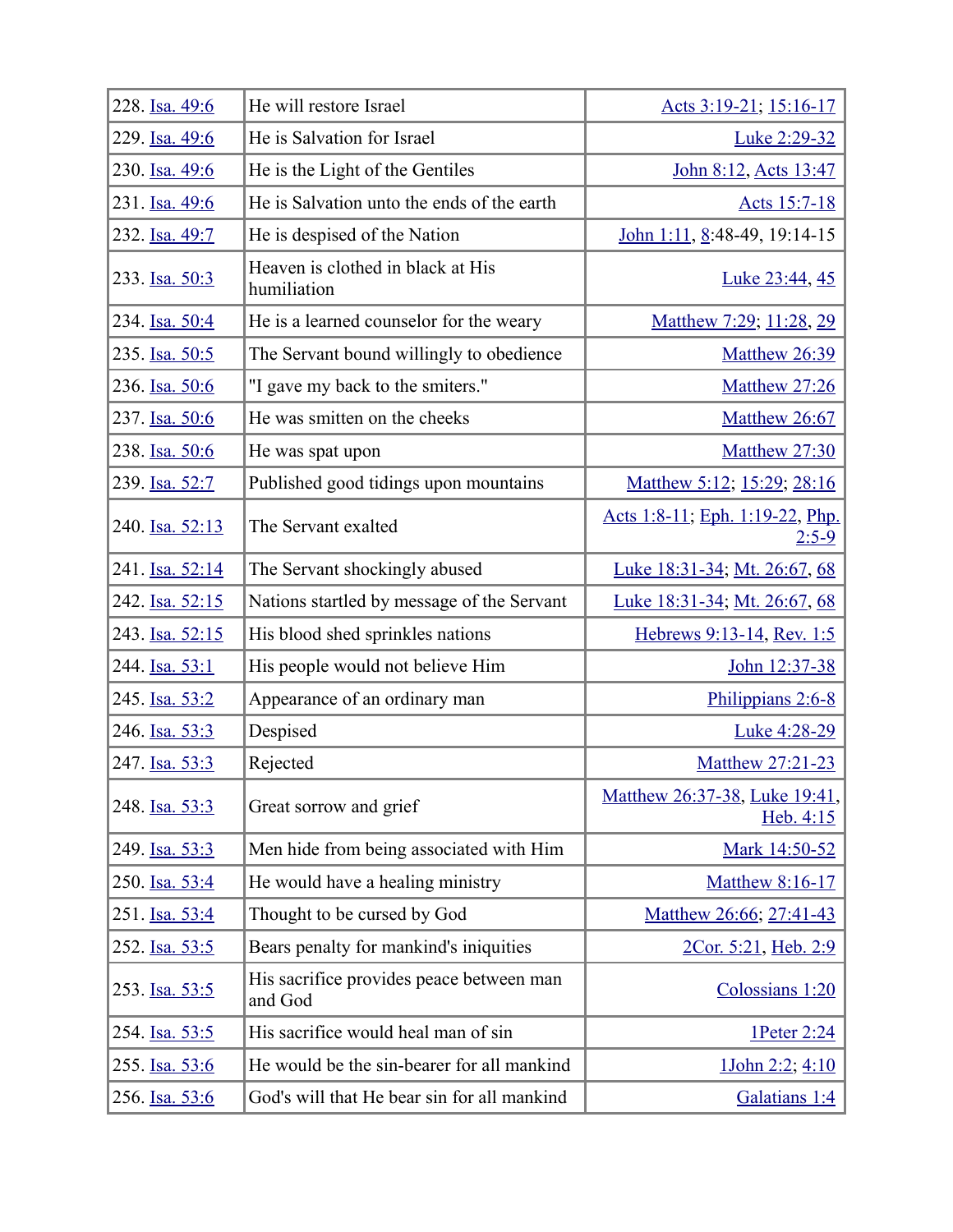| 257. Isa. 53:7   | Oppressed and afflicted                   | Matthew 27:27-31              |
|------------------|-------------------------------------------|-------------------------------|
| 258. Isa. 53:7   | Silent before his accusers                | Matthew 27:12-14              |
| 259. Isa. 53:7   | Sacrificial lamb                          | John 1:29, 1Peter 1:18-19     |
| 260. Isa. 53:8   | Confined and persecuted                   | Matthew 26:47-75; 27:1-31     |
| 261. Isa. 53:8   | He would be judged                        | John 18:13-22                 |
| 262. Isa. 53:8   | Killed                                    | <b>Matthew 27:35</b>          |
| 263. Isa. 53:8   | Dies for the sins of the world            | 1John 2:2                     |
| 264. Isa. 53:9   | Buried in a rich man's grave              | Matthew 27:57                 |
| 265. Isa. 53:9   | Innocent and had done no violence         | Luke 23:41, John 18:38        |
| 266. Isa. 53:9   | No deceit in his mouth                    | 1Peter 2:22                   |
| 267. Isa. 53:10  | God's will that He die for mankind        | John 18:11                    |
| 268. Isa. 53:10  | An offering for sin                       | Matthew 20:28, Galatians 3:13 |
| 269. Isa. 53:10  | Resurrected and live forever              | Romans 6:9                    |
| 270. Isa. 53:10  | He would prosper                          | John 17:1-5                   |
| 271. Isa. 53:11  | God fully satisfied with His suffering    | John 12:27                    |
| 272. Isa. 53:11  | God's servant would justify man           | Romans 5:8-9, 18-19           |
| 273. Isa. 53:11  | The sin-bearer for all mankind            | Hebrews 9:28                  |
| 274. Isa. 53:12  | Exalted by God because of his sacrifice   | Matthew 28:18                 |
| 275. Isa. 53:12  | He would give up his life to save mankind | <b>Luke 23:46</b>             |
| 276. Isa. 53:12  | Numbered with the transgressors           | Mark 15:27-28; Luke 22:37     |
| 277. Isa. 53:12  | Sin-bearer for all mankind                | 1Peter 2:24                   |
| 278. Isa. 53:12  | Intercede to God in behalf of mankind     | Luke 23:34, Rom. 8:34         |
| 279. Isa. 55:3   | Resurrected by God                        | <u>Acts 13:34</u>             |
| 280. Isa. 55:4   | A witness                                 | John 18:37                    |
| 281. Isa. 55:4   | He is a leader and commander              | Hebrews 2:10                  |
| 282. Isa. 55:5   | God would glorify Him                     | <u>Acts 3:13</u>              |
| 283. Isa. 59:16a | Intercessor between man and God           | Matthew 10:32                 |
| 284. Isa. 59:16b | He would come to provide salvation        | John 6:40                     |
| 285. Isa. 59:20  | He would come to Zion as their Redeemer   | <b>Luke 2:38</b>              |
| 286. Isa. 60:1-3 | He would shew light to the Gentiles       | <u>Acts 26:23</u>             |
| 287. Isa. 61:1   | The Spirit of God upon him                | Matthew 3:16-17               |
| 288. Isa. 61:1   | The Messiah would preach the good news    | Luke 4:16-21                  |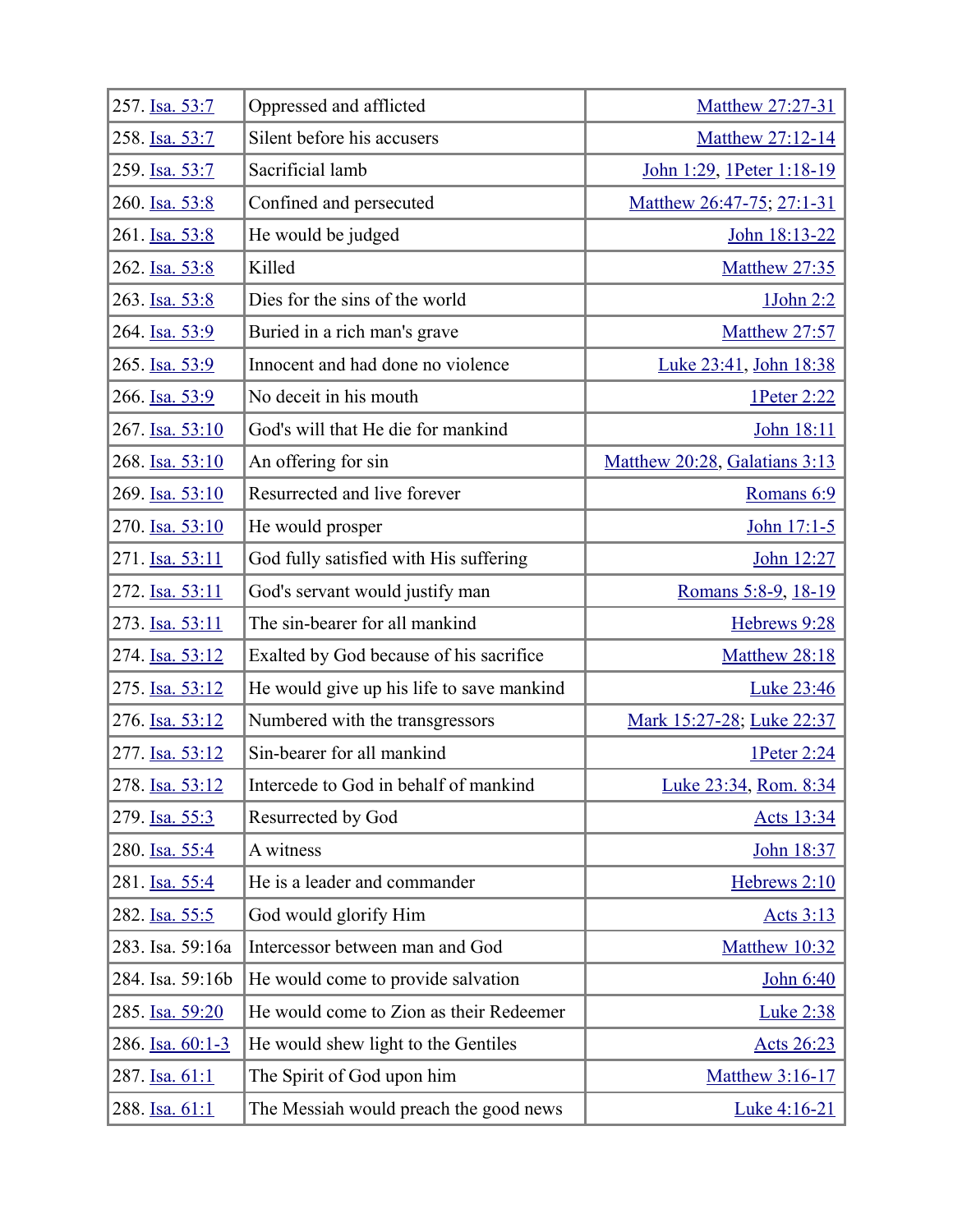| 289. Isa. 61:1               | Provide freedom from the bondage of sin     | John 8:31-36               |
|------------------------------|---------------------------------------------|----------------------------|
| 290. Isa. 61:1-2             | Proclaim a period of grace                  | Galatians 4:4-5            |
| 291. Jer. 11:21              | Conspiracy to kill Jesus                    | John 7:1, Matthew 21:38    |
| 292. Jer. 23:5-6             | Descendant of David                         | Luke 3:23-31               |
| 293. Jer. 23:5-6             | The Messiah would be both God and Man       | John 13:13, 1Ti 3:16       |
| 294. Jer. 31:22              | Born of a virgin                            | <b>Matthew 1:18-20</b>     |
| 295. Jer. 31:31              | The Messiah would be the new covenant       | Matthew 26:28              |
| 296. Jer. 33:14-<br>15       | Descendant of David                         | Luke 3:23-31               |
| 297. Eze.34:23-<br>24        | Descendant of David                         | Matthew 1:1                |
| 298. Eze.37:24-<br>25        | Descendant of David                         | Luke 1:31-33               |
| 299. Dan. 2:44-<br>45        | The Stone that shall break the kingdoms     | Matthew 21:44              |
| 300. Dan. 7:13-<br><u>14</u> | He would ascend into heaven                 | Acts 1:9-11                |
| 301. Dan. 7:13-<br>14        | Highly exalted                              | Ephesians 1:20-22          |
| 302. Dan. 7:13-<br><u>14</u> | His dominion would be everlasting           | Luke 1:31-33               |
| 303. Dan. 9:24               | To make an end to sins                      | Galatians 1:3-5            |
| 304. Dan. 9:24               | To make reconciliation for iniquity         | Romans 5:10, 2Cor. 5:18-21 |
| 305. Dan. 9:24               | He would be holy                            | <b>Luke 1:35</b>           |
| 306. Dan. 9:25               | His announcement                            | John 12:12-13              |
| 307. Dan. 9:26               | Cut off                                     | Matthew 16:21; 21:38-39    |
| 308. Dan. 9:26               | Die for the sins of the world               | Hebrews 2:9                |
| 309. Dan. 9:26               | Killed before the destruction of the temple | Matthew 27:50-51           |
| 310. Dan. 10:5-6             | Messiah in a glorified state                | Revelation 1:13-16         |
| 311. Hos. 11:1               | He would be called out of Egypt             | Matthew 2:15               |
| 312. Hos. 13:14              | He would defeat death                       | 1Corinthians 15:55-57      |
| 313. Joel 2:32               | Offer salvation to all mankind              | Romans 10:9-13             |
| 314. Jonah 1:17              | Death and resurrection of Christ            | Matthew 12:40; 16:4        |
| 315. Mic. 5:2                | Born in Bethlehem                           | Matthew $2:1-6$            |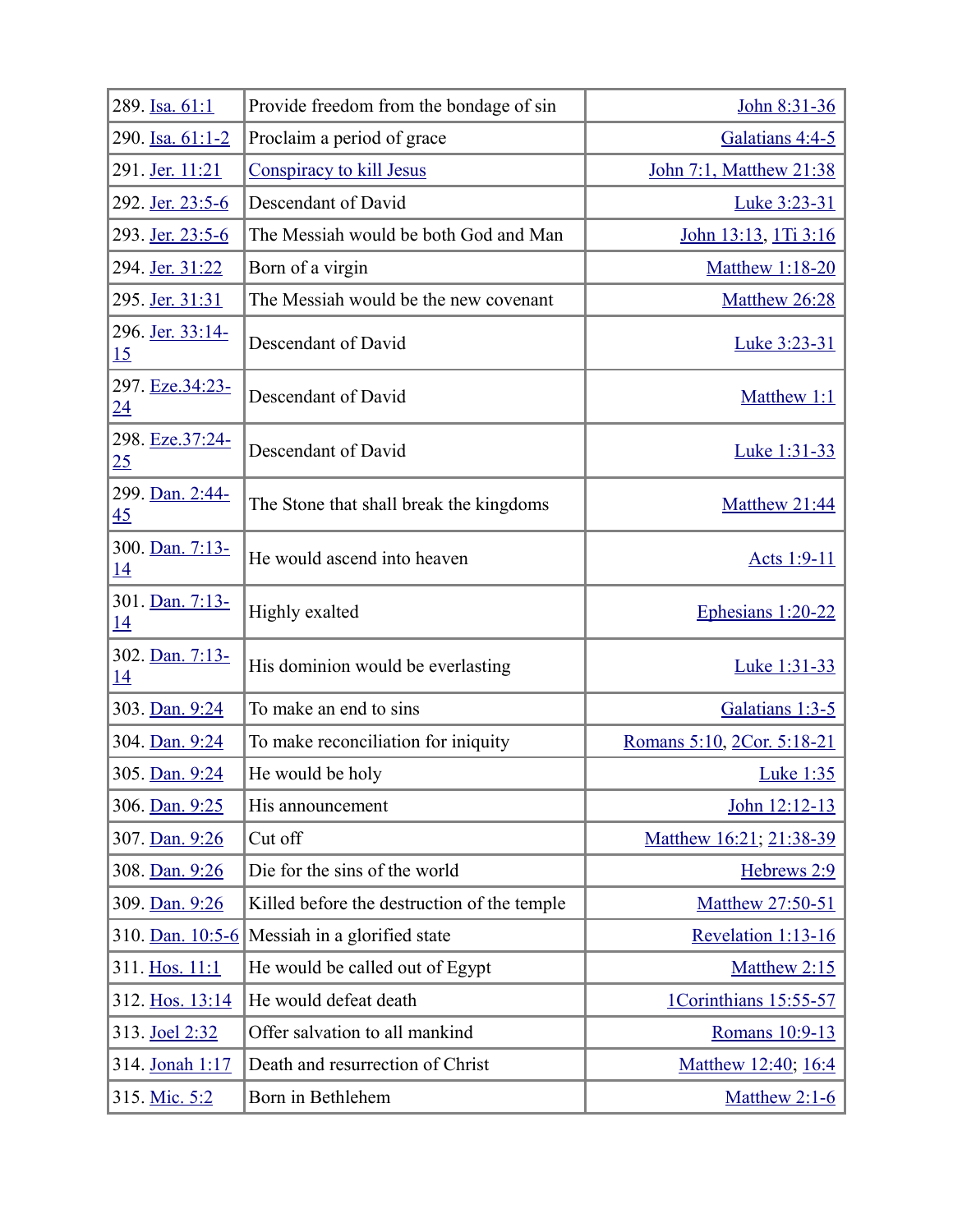| 316. Mic. 5:2                 | Ruler in Israel                                          | <b>Luke 1:33</b>      |
|-------------------------------|----------------------------------------------------------|-----------------------|
| 317. Mic. 5:2                 | From everlasting                                         | John 8:58             |
| 318. Hag. 2:6-9               | He would visit the second Temple                         | Luke 2:27-32          |
| 319. Hag. 2:23                | Descendant of Zerubbabel                                 | Luke 2:27-32          |
| 320. Zech. 3:8                | God's servant                                            | John 17:4             |
| 321. Zech. 6:12-<br><u>13</u> | Priest and King                                          | Hebrews 8:1           |
| 322. Zech. 9:9                | Greeted with rejoicing in Jerusalem                      | Matthew 21:8-10       |
| 323. Zech. 9:9                | Beheld as King                                           | John 12:12-13         |
| 324. Zech. 9:9                | The Messiah would be just                                | John 5:30             |
| 325. Zech. 9:9                | The Messiah would bring salvation                        | <b>Luke 19:10</b>     |
| 326. Zech. 9:9                | The Messiah would be humble                              | Matthew 11:29         |
| 327. Zech. 9:9                | Presented to Jerusalem riding on a donkey                | <b>Matthew 21:6-9</b> |
| 328. Zech. 10:4               | The cornerstone                                          | Ephesians 2:20        |
| 329. Zech. 11:4-<br><u>6</u>  | At His coming, Israel to have unfit leaders              | <b>Matthew 23:1-4</b> |
| 330. Zech. 11:4-<br><u>6</u>  | Rejection causes God to remove His<br>protection         | Luke 19:41-44         |
| 331. Zech. 11:4-<br><u>6</u>  | Rejected in favor of another king                        | John 19:13-15         |
| 332. Zech. 11:7               | Ministry to "poor," the believing remnant                | Matthew 9:35-36       |
| 333. Zech. 11:8               | Unbelief forces Messiah to reject them                   | Matthew 23:33         |
| 334. Zech. 11:8               | Despised                                                 | Matthew 27:20         |
| 335. Zech. 11:9               | Stops ministering to those who rejected<br>Him           | Matthew 13:10-11      |
| 336. Zech.<br>$11:10-11$      | Rejection causes God to remove protection                | Luke 19:41-44         |
| 337. Zech.<br>$11:10 - 11$    | The Messiah would be God                                 | John 14:7             |
| 338. Zech.<br>$11:12-13$      | Betrayed for thirty pieces of silver                     | Matthew 26:14-15      |
| 339. Zech.<br>$11:12-13$      | Rejected                                                 | Matthew 26:14-15      |
| 340. Zech.<br>$11:12-13$      | Thirty pieces of silver cast in the house of<br>the Lord | <b>Matthew 27:3-5</b> |